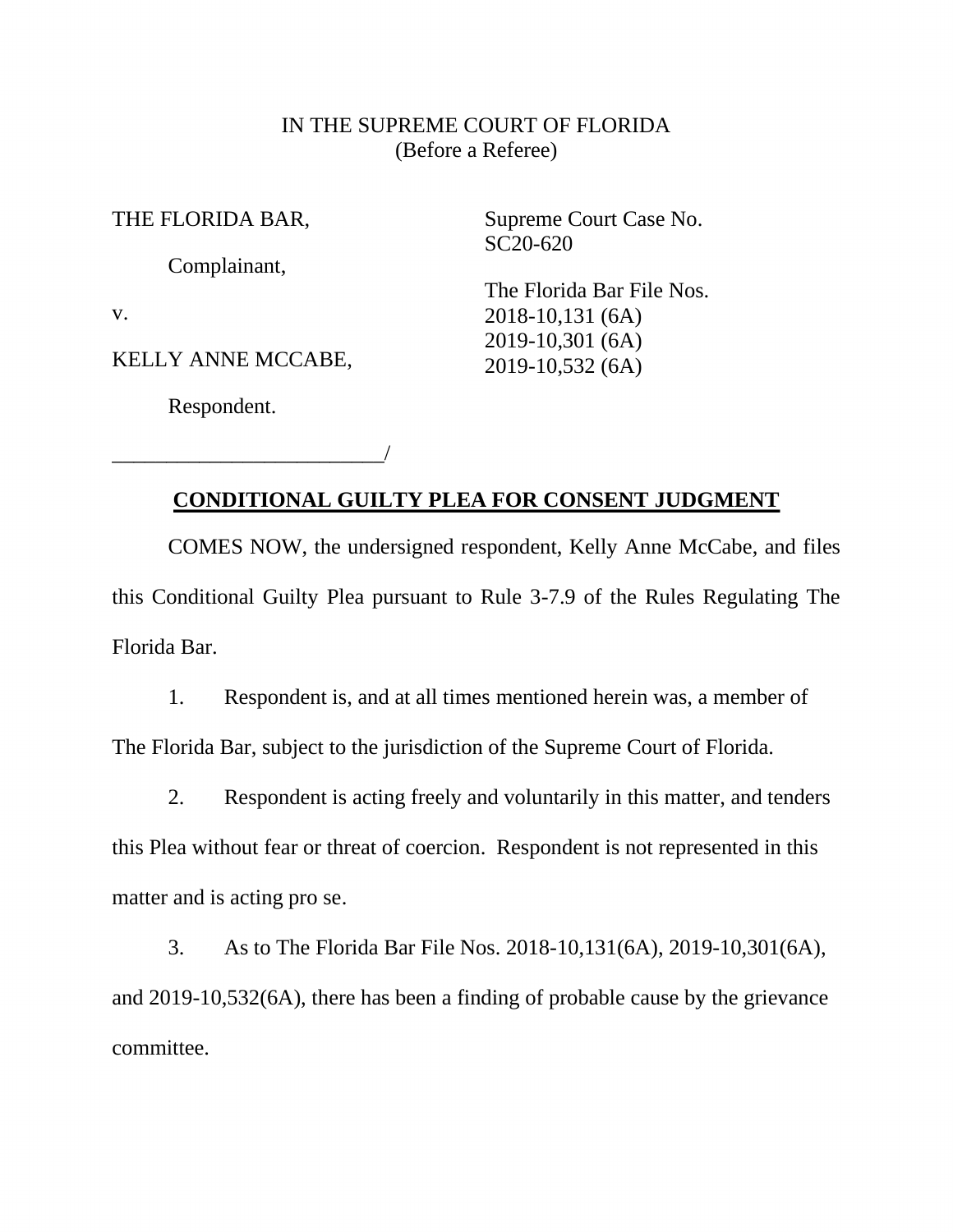4. The disciplinary measures to be imposed upon respondent are as follows:

- A. 1-year suspension from the practice of law.
- B. As a condition of reinstatement, respondent shall complete an evaluation with Florida Lawyers Assistance, Inc. (FLA, Inc.) to establish her fitness to resume the practice of law.
- C. Respondent shall pay the bar's costs incurred in this matter.
- 5. Respondent acknowledges that, unless waived or modified by the

Court on motion of respondent, the court order will contain a provision that prohibits respondent from accepting new business from the date of the order or opinion and shall provide that the suspension is effective 30 days from the date of the order or opinion so that respondent may close out the practice of law and protect the interest of existing clients.

6. Respondent agrees to eliminate all indicia of respondent's status as an attorney on social media, telephone listings, stationery, checks, business cards office signs or any other indicia of respondent's status as an attorney, whatsoever. Respondent will no longer hold herself out as a licensed attorney.

7. The following allegations and rules provide the basis for respondent's guilty plea and for the discipline to be imposed in this matter:

2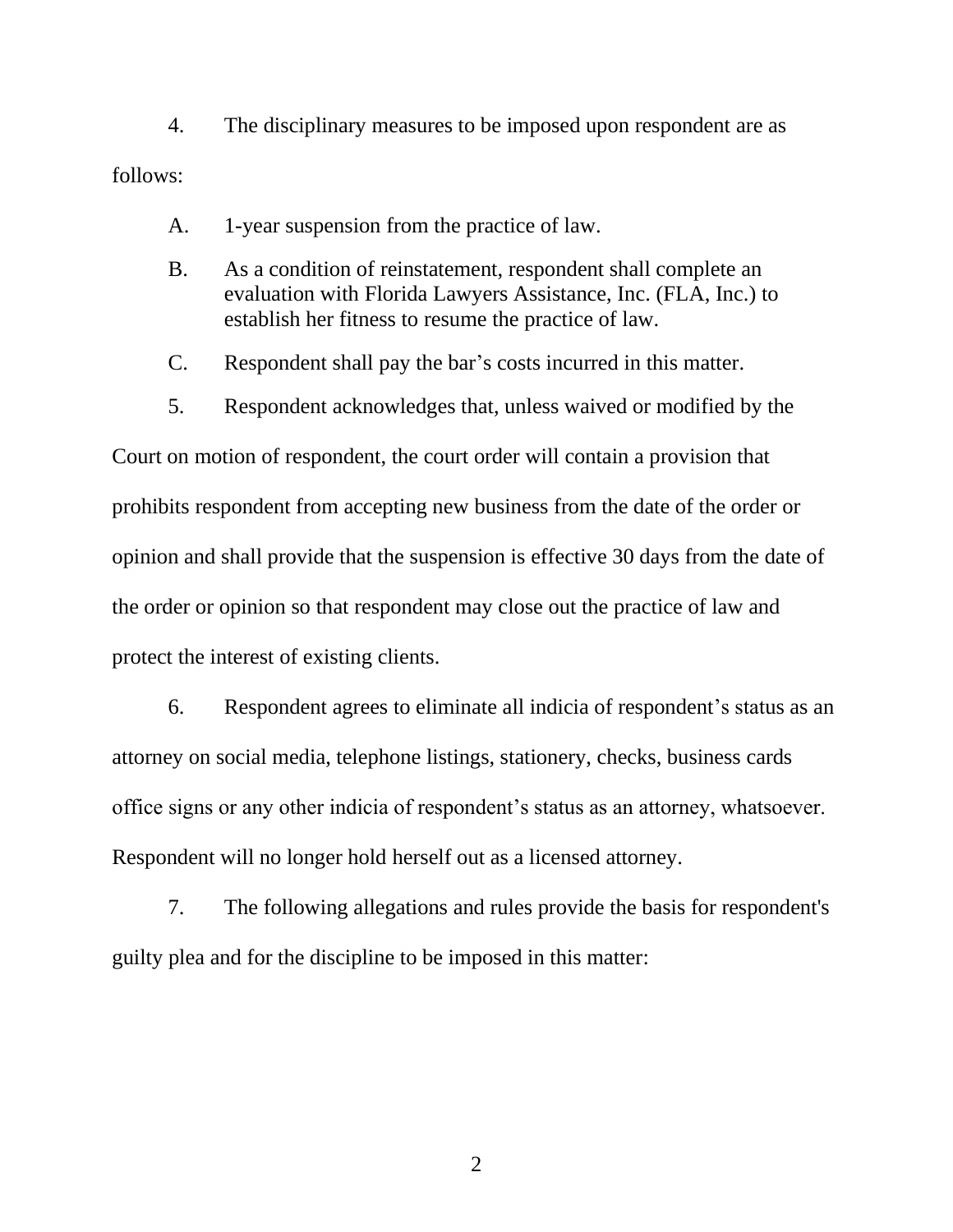The Florida Bar File No. 2018-10,131 (6A): Danardrick Chance retained respondent on a contingency fee basis to file suit against the City of Saint Petersburg after being shot in the leg on or about March 8, 2013, by an officer of the St. Petersburg Police Department. After Mr. Chance complained to respondent that no action had been taken and no suit had been filed, respondent filed a complaint against The City of Saint Petersburg and the police officer who shot Mr. Chance in Pinellas County, Case Mo. 17-001379-CI, on March 3, 2017, five days before the four year statute of limitations expired. Respondent never served the complaint on the defendants or took any other action in furtherance of the case. Respondent failed to attach the pre-requisite Notice of Intent to the Complaint or otherwise file a copy of the Notice of Intent to the City of St. Petersburg. The City of St. Petersburg has no record of receiving a Notice of Intent. Respondent failed to keep Mr. Chance informed of the status so that he could make informed decisions concerning his case. Mr. Chance retained new counsel in or around March 2018. Mr. Chance's new counsel has had difficulty obtaining responses from respondent necessary to protect the interests of Mr. Chance regarding the litigation.

By reason of the foregoing, respondent violated the following Rules Regulating The Florida Bar: Rule 4-1.1 (Competence); Rule 4-1.3 (Diligence); and Rule 4-1.4 (Communication).

The Florida Bar File No. 2019-10,301 (6A): Carey Gass retained respondent to handle a personal injury action resulting from an automobile accident which occurred on or about May 22, 2012. Respondent represented to Mr. Gass that she would be filing a complaint in June 2015 on his behalf and the case would be proceeding to mediation and conducting discovery. Respondent relayed that a settlement offer was being negotiated but no proof of such was ever provided to Mr. Gass. Mr. Gass learned that respondent did not file his complaint and no action was being taken to move his case forward. Respondent finally filed a complaint on behalf of Mr. Gass on or about May 22, 2016, in Manatee County, Case No. 2016- CA-002380, right before the statute of limitations expired. Thereafter, respondent failed to serve the defendants or take any other action in furtherance of the case. The defendants retained counsel and filed a Motion to Dismiss Case and Incorporated Memorandum of Law in August 2017, which was set for hearing and re-set several times with the last date for hearing being set for February 7, 2018. Respondent took no action in furtherance of the case and failed to keep Mr. Gass informed of the status so that he could make informed decisions concerning his case. Mr. Gass retained new counsel who entered an appearance in the litigation on or around January 19, 2018. On February 7, 2018, a hearing was held, and the trial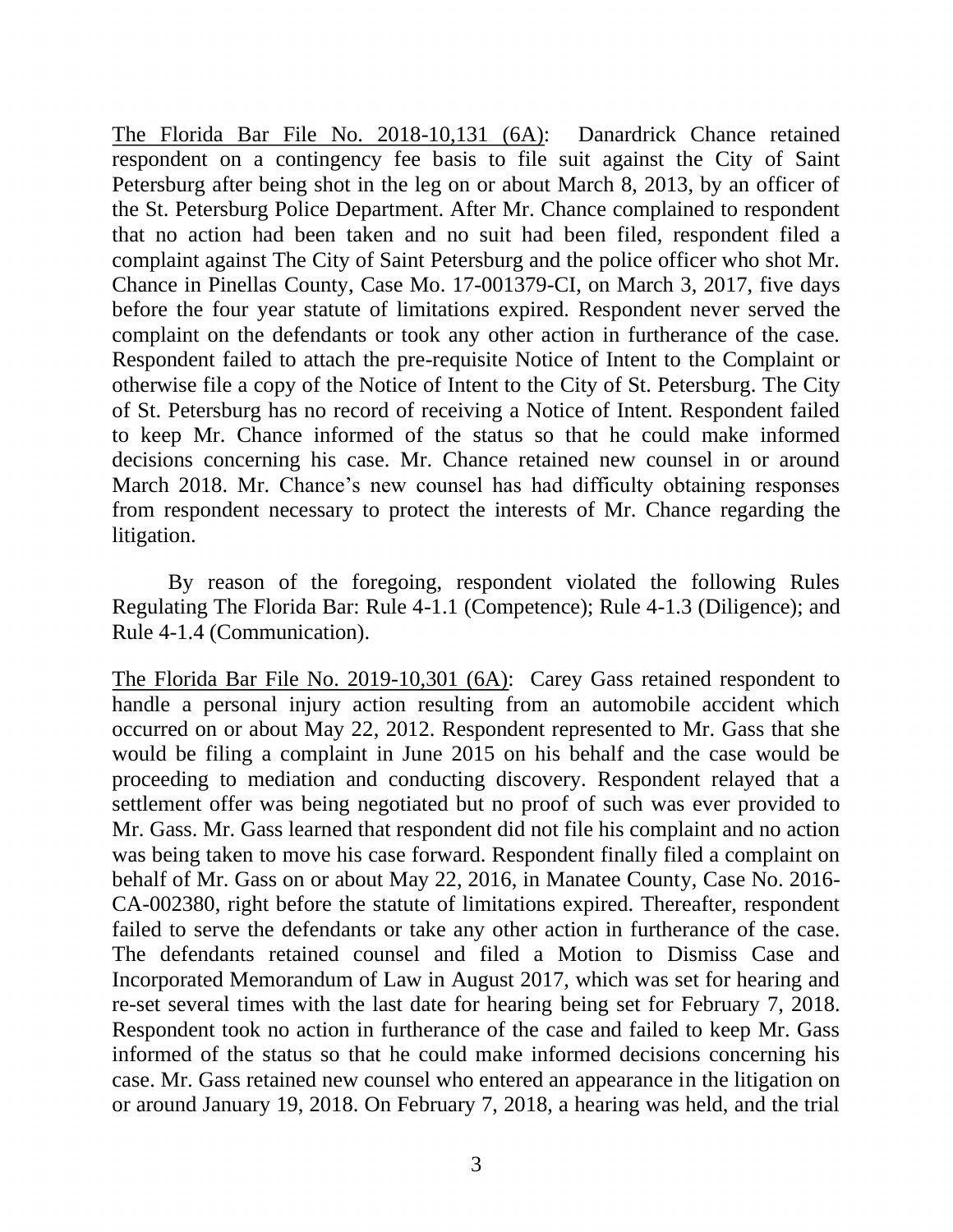court granted Defendants' Motion to Dismiss Case and Incorporated Memorandum of Law finding there was insufficient evidence of excusable neglect by respondent. Mr. Gass' new counsel filed a Motion to Amend Complaint, and a Motion for Reconsideration and Incorporated Memorandum of Law, and an Affidavit of respondent. Respondent admitted in her affidavit that she failed to perfect service and claimed this was due to excusable neglect and inexperience. On June 18, 2018, the trial court denied Plaintiff's Motion to Amend Complaint and Motion for Reconsideration and found there was no evidence of good cause or excusable neglect and the statute of limitations had expired. The trial court entered an Order on Defendant's Motion for Entry of Final Judgment on June 18, 2018, finding no entitlement to relief for Mr. Gass, and reserving jurisdiction to determine entitlement to costs on behalf of the defendants.

On November 5, 2018, The Florida Bar received the initial complaint of Mr. Gass against respondent. On November 7, 2018, The Florida Bar sent respondent correspondence requesting a response to the complaint due by November 26, 2018. Respondent failed to respond to the correspondence dated November 7, 2018. On January 15, 2019, The Florida Bar sent respondent follow up correspondence requesting a response to the complaint due by January 25, 2019. On February 6, 2019, respondent sent an email attaching correspondence dated January 20, 2019, enclosing her response to the complaint dated December 5, 2018, claimed to have been previously sent to The Florida Bar. The Florida Bar had no record of receipt of the December 5, 2018, response prior to February 6, 2019.

By reason of the foregoing, respondent violated the following Rules Regulating The Florida Bar: Rule 4-1.1 (Competence); Rule 4-1.3 (Diligence); and Rule 4-1.4 (Communication); and Rule  $4-8.4(g)$  (Misconduct – failure to respond, in writing, to any official inquiry by bar counsel or a disciplinary agency).

The Florida Bar File No. 2019-10,301 (6A): On January 30, 2019, The Florida Bar received a complaint from David Lee Jones against respondent regarding her representation of him in a criminal and post-conviction matter. On March 6, 2019, The Florida Bar sent respondent correspondence requesting a response to the complaint due by March 22, 2019. Respondent failed to respond to the correspondence dated March 6, 2019. The matter was referred to a grievance committee, and Investigating Member was assigned, and a Notice of Live Hearing was served to respondent on October 24, 2019, for her appearance before the committee on November 7, 2019. After service of the Notice of Live hearing, respondent did respond and communicate with the Investigating Member in response to the complaint of Mr. Jones. On November 6, 2019, respondent sent an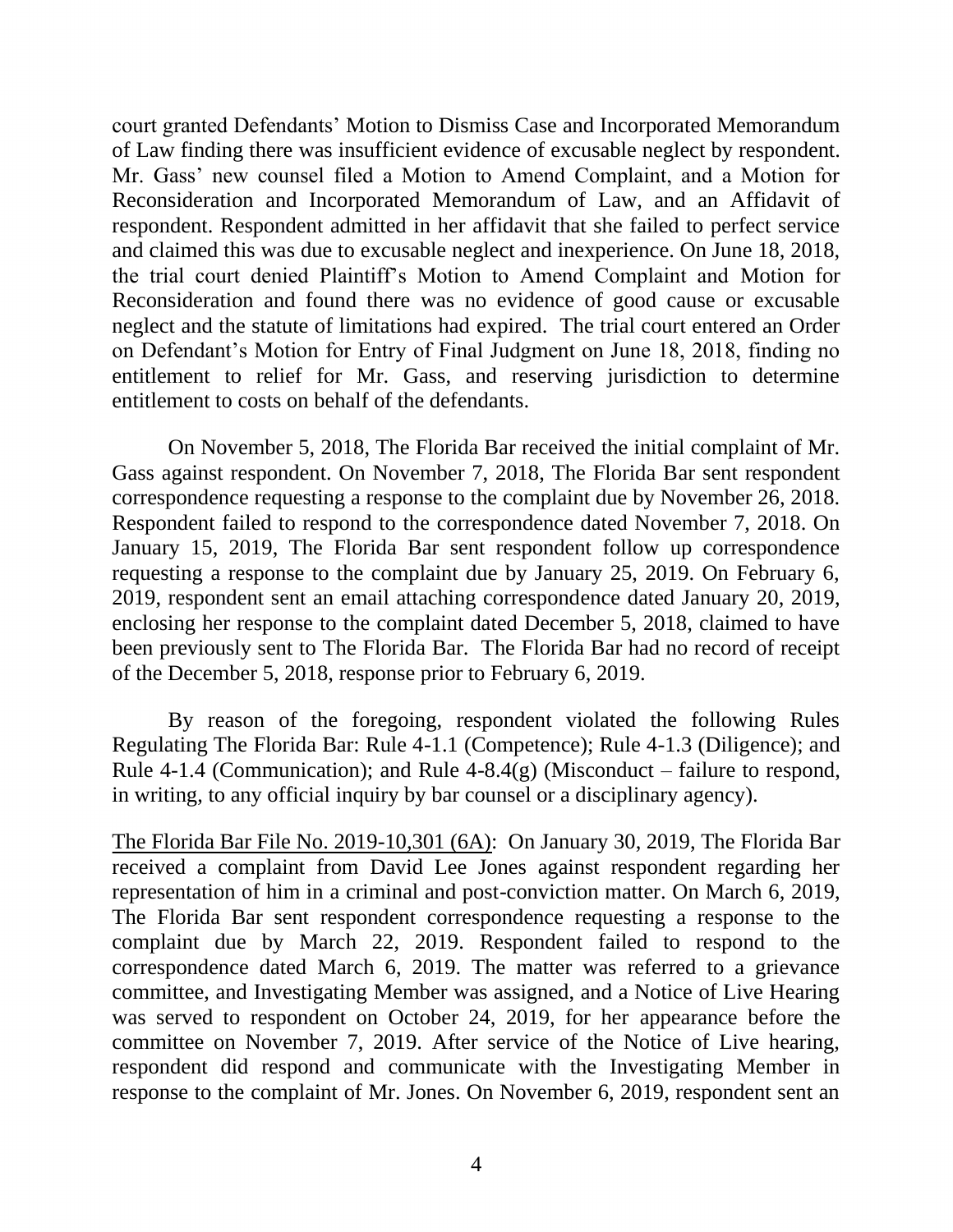email to the Investigating Member attaching her response to the complaint dated March 10, 2019, claimed to have been previously sent to The Florida Bar. The Florida Bar had no record of receipt of the March 10, 2019, response prior to November 6, 2019, email to the Investigating Member.

By reason of the foregoing, respondent has violated the following Rules Regulating The Florida Bar: Rule  $4-8.4(g)$  (Misconduct – failure to respond, in writing, to any official inquiry by bar counsel or a disciplinary agency).

8. The following aggravating factors are applicable:

Prior disciplinary offenses (The Florida Bar v. McCabe, SC16-1416, 2016 WL 4586102 (Fla. September 1, 2016): Respondent received a public reprimand for failure to maintain proper trust account records, failure to comply with appellate procedures and timely respond to appellate court orders in several appellate cases, and failure to timely respond to official bar inquiries; and The Florida Bar v. McCabe, SC18-1551, 2018 WL 6263207 (Fla. November 29, 2018): Respondent was held in contempt and received a public reprimand for failing to timely respond to official bar inquiries); a pattern of misconduct; and multiple offenses.

9. The following mitigating factors are applicable: personal or emotional problems (respondent was under a significant amount of emotional distress during this time due to ongoing family issues. She voluntarily completed an evaluation through Florida Lawyers Assistance, Inc., and a rehabilitation contract was recommended); and remorse.

10. The Florida Bar has approved this proposed plea in the manner required by Rule 3-7.9.

5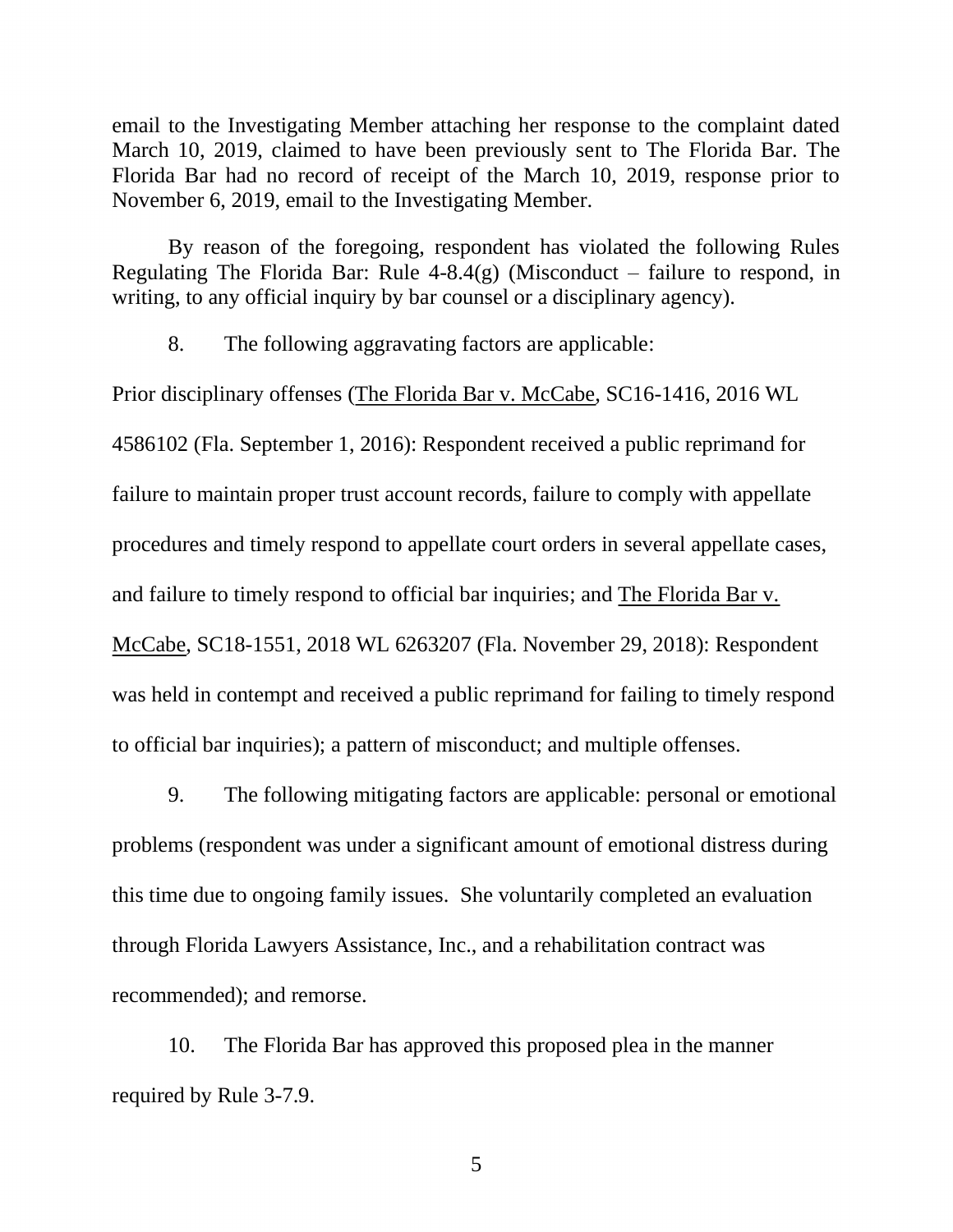11. If this plea is not finally approved by the referee and the Supreme Court of Florida, then it shall be of no effect and may not be used by the parties in any way.

12. If this plea is approved, then respondent agrees to pay all reasonable costs associated with this case pursuant to Rule 3-7.6(q) in the amount of \$1,345.00. These costs are due within 30 days of the court order. Respondent agrees that if the costs are not paid within 30 days of this court's order becoming final, respondent shall pay interest on any unpaid costs at the statutory rate. Respondent further agrees not to attempt to discharge the obligation for payment of the Bar's costs in any future proceedings, including but not limited to, a petition for bankruptcy. Respondent shall be deemed delinquent and ineligible to practice law pursuant to Rule 1-3.6 if the cost judgment is not satisfied within 30 days of the final court order, unless deferred by the Board of Governors of The Florida Bar.

13. Respondent acknowledges the obligation to pay the costs of this proceeding and that payment is evidence of strict compliance with the conditions of any disciplinary order or agreement, and is also evidence of good faith and fiscal responsibility. Respondent understands that failure to pay the costs of this proceeding or restitution may reflect adversely on any reinstatement proceedings or any other bar disciplinary matter in which respondent is involved.

6